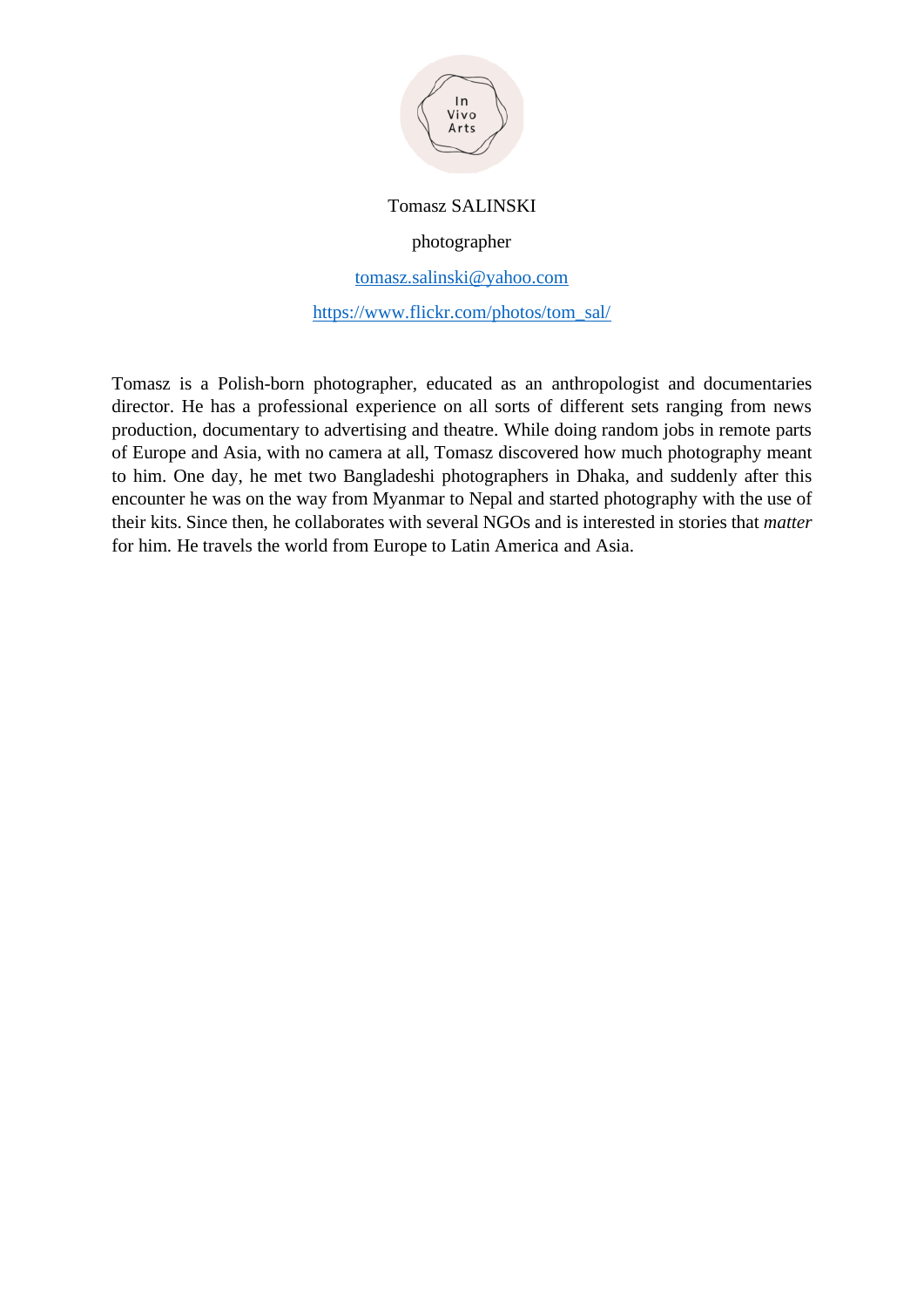

## **Within the** *Sevillanas* **Collective. A Photographic Testimonial**

Masdenverge is a village situated in the province of Tarragona, the autonomous community of Catalonia, Spain. Covering a total area of  $14.6 \text{ km}^2$ , the population of the village amounts to a little more than 1,000 inhabitants. The village emerged at the heart of the meander of the Rambla de la Galera stream, and its origins go back to the middle of the  $18<sup>th</sup>$  century. The establishment of the village is concomitant with the construction of the Virgen del Roser chapel (*Our Lady of the Rosary*), situated in the eastern part of the village, which became a parish church in the 1960s.

Although it does not include a large nucleus, the village has a dynamic life as certified by the existence of various cultural entities, such as the Masdenverge Musical Union, which features a school and a music band. The town celebrates its main festival annualy, in honour of the Virgin of the Rosary, at the beginning of August and, among celebrated events, the bullfighter and the rabbit race stand out even today.

The traditional economy of Masdenverge is predominantly agricultural. The main crops have been olive trees, which, despite their regression, have maintained their predominance. Vineyards and carob trees have virtually disappeared, and almond trees have declined in the face of the emergence of fruit trees, mainly mandarins and orange trees.

Nonetheless, the region depends largely on nature-based and rural tourism, and the cities of Tortosa and Amposta – not far from Masdenverge – have shopping centres. A market is held every day within the village.

The most important cultural characteristic of the village is the collective of traditional women dancers called *Sevillanas.* Run by the *maestra* Dolors Cañellas Reverté, the collective is composed of many women of different ages, who, for many years, promote and sustain the traditional folk dance. The participation of the collective in the main cultural events and the celebrations of the Saint Patron of the village – Virgin of the Rosary – is deeply enmeshed in the local memory of the community. Whereas before the dance representations were a form of entertainment and preservation of local traditions, during the COVID pandemic the *Sevillanas*  collective suffered a major metamorphosis, both structural and aesthetical.

The village of Masdenverge was severely impacted by the continuous confinements, since the local population depended mainly on tourism, and the local economy became quickly ruined. As a result of the waves of interdictions, the village became completely isolated.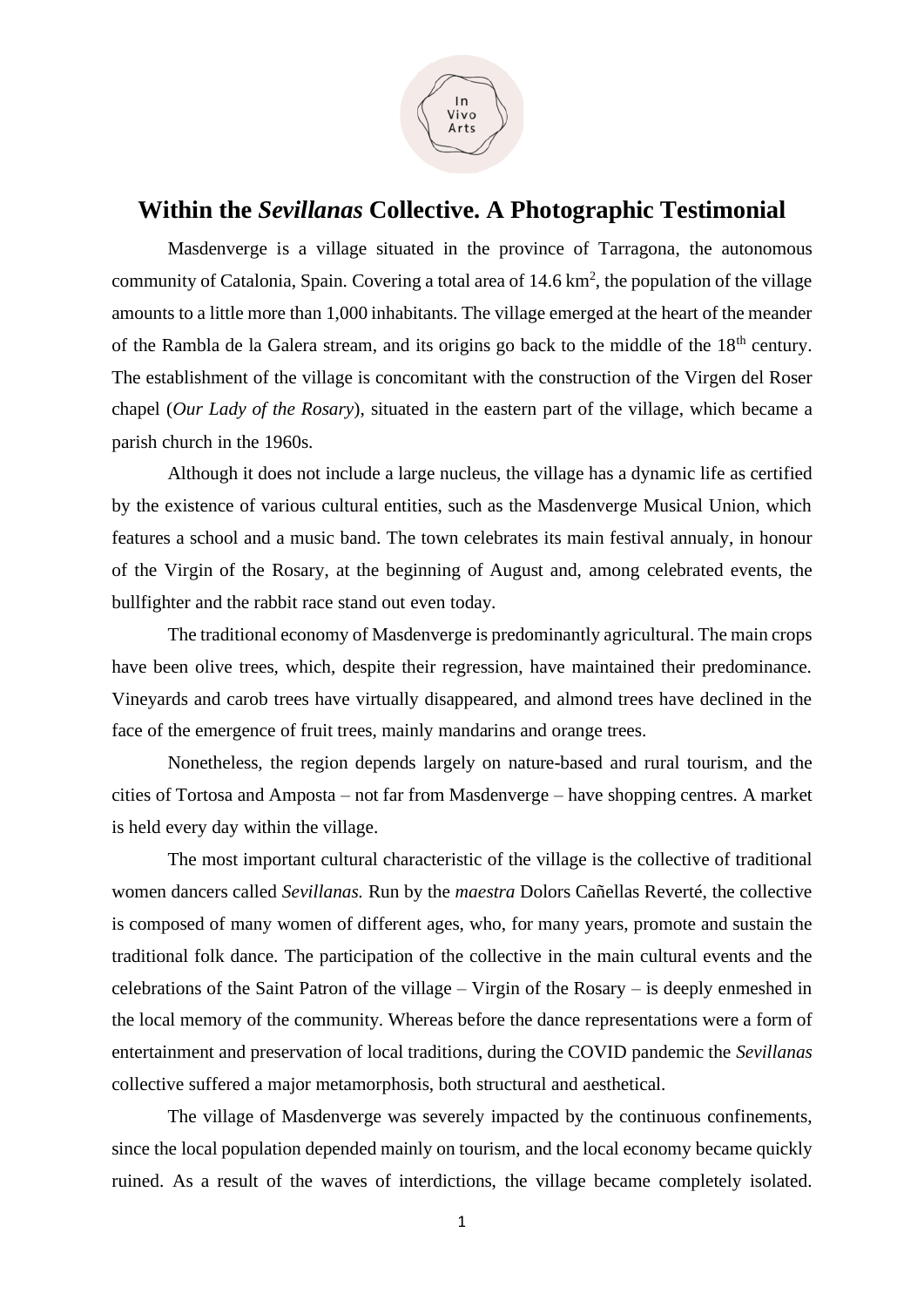

Without financial resources, which entailed the impossibility to pay for electricity, the village was covered in darkness. What's more, the lack of electricity impacted the heating system of the village, and since spring in Catalonia is very cold and humid, the villagers were confronted with low temperatures in their households. The locals were depressed, while thoroughly respecting the confinement rules and interdictions.

Amidst this local crisis, the *Sevillanas* collective started to meet in small groups, and performed folk dances while wearing masks, because even if the village was isolated, it was illegal to meet in groups of more than 20 persons. Thus, the dances of the *Sevillanas* soon became something entirely new – a form of group therapy and one of the very few ways in which women could vent their frustrations. It was also a way of generating body heat. Simply dance. And every new dance was also a glimmer of hope that maybe all the restrictions would be lifted, and a new *normality* would arise.

During the time I spent in Masdenverge, Dolors Cañellas Reverté was my landlady. In June 2021, during the confinement, she invited me to attend one of the rehearsals and immortalize it with my camera. There was no audience whatsoever. The group was meeting in the local school, which functions as a cultural centre, too, and where different events are being held. Photographing the rehearsals was a particularly difficult task, notably because of the lack of light in the school. Nonetheless, the photographs show clearly – to me – that the dances were the beginning of a healing process.

"Dream big / Turn your life around / Fall in love / Laugh until you cry" – just as the symbolical message on Dolors' T-shirt reads – sums up the experience within the *Sevillanas* collective in Masdenverge.